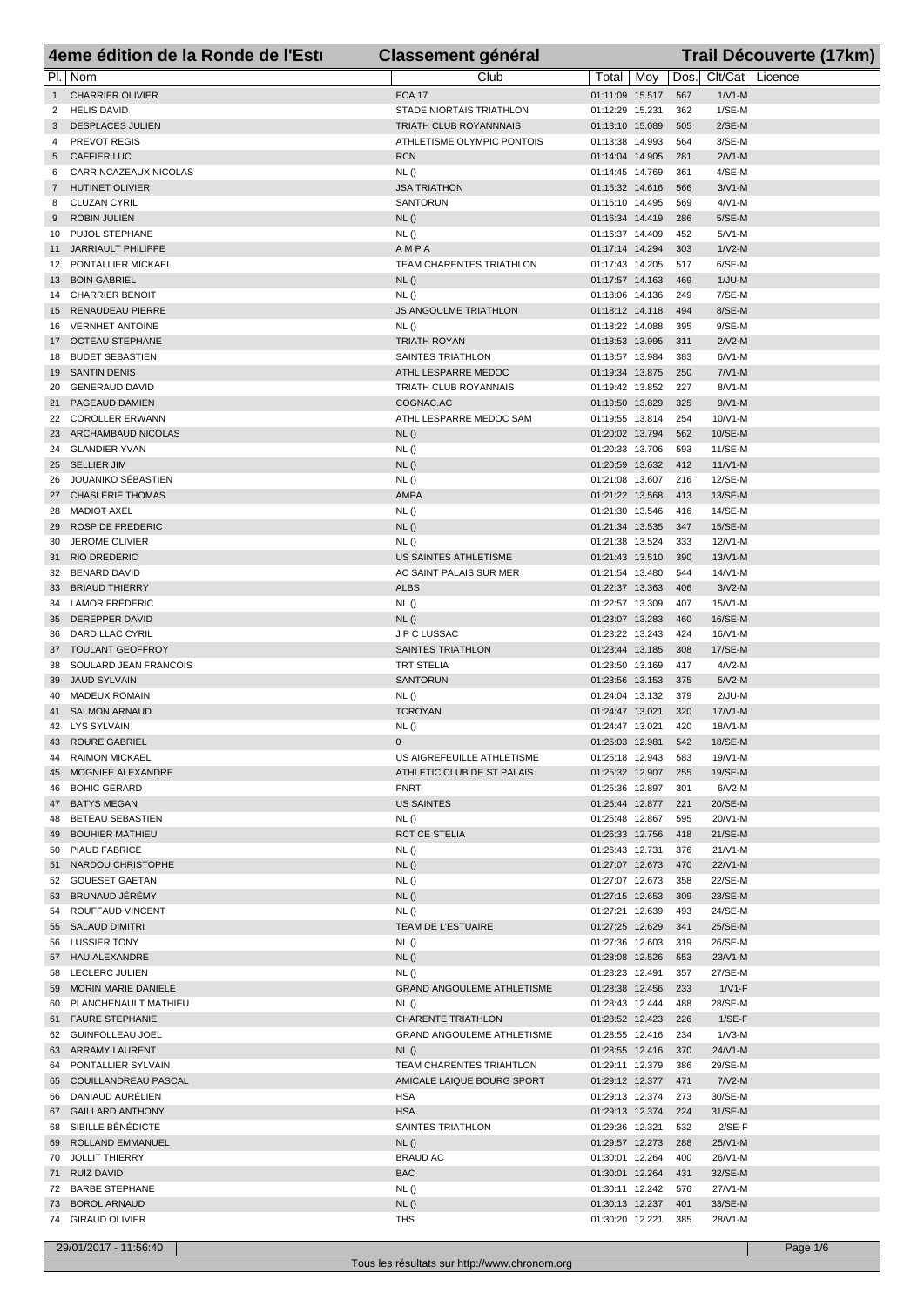|          | 4eme édition de la Ronde de l'Esti           | <b>Classement général</b>                 |                                    |            |                       | Trail Découverte (17km) |
|----------|----------------------------------------------|-------------------------------------------|------------------------------------|------------|-----------------------|-------------------------|
|          | PI.   Nom                                    | Club                                      | Total   Moy                        | Dos.       | Clt/Cat Licence       |                         |
|          | 75 PAHUD JEAN-CHRISTOPHE                     | <b>USA TRIATHLON</b>                      | 01:30:26 12.208                    | 230        | 8/V2-M                |                         |
|          | 76 ARIOLI FABRICE                            | NL()                                      | 01:30:39 12.179                    | 427        | 29/V1-M               |                         |
|          | 77 JULIENNE NICOLAS                          | NL()                                      | 01:30:58 12.136                    | 557        | 30/V1-M               |                         |
| 79       | 78 BONNIN VINCENT<br><b>MADIOT MICHEL</b>    | NL()<br>NL()                              | 01:31:49 12.024<br>01:32:36 11.922 | 578<br>448 | $31/N1-M$<br>$9/N2-M$ |                         |
| 80       | <b>BOUILLON CLEMENT</b>                      | NL()                                      | 01:32:47 11.899                    | 355        | 34/SE-M               |                         |
|          | 81 VALLON DAVID                              | COGNAC AC                                 | 01:32:50 11.892                    | 477        | $32/N1-M$             |                         |
|          | 82 LISS RODOLPHE                             | NL()                                      | 01:32:51 11.890                    | 545        | 35/SE-M               |                         |
|          | 83 VALCY LAURENT                             | NL()                                      | 01:32:53 11.886                    | 339        | 36/SE-M               |                         |
|          | 84 DELBREIL SEBASTIEN                        | NL()                                      | 01:33:17 11.835                    | 550        | 37/SE-M               |                         |
| 85       | <b>BEQ SYLVAIN</b>                           | NL()                                      | 01:33:29 11.810                    | 223<br>391 | 38/SE-M               |                         |
| 86<br>87 | <b>GARCIA FABIEN</b><br><b>PARROT BENOIT</b> | NL()<br>NL()                              | 01:33:50 11.766<br>01:34:03 11.738 | 492        | 39/SE-M<br>$33/N1-M$  |                         |
| 88       | SAUVIGNON LAURENT                            | NL()                                      | 01:34:12 11.720                    | 511        | 34/V1-M               |                         |
| 89       | PERROGON FREDERIC                            | COGNAC EXTRME AVENTURE                    | 01:34:21 11.701                    | 307        | 10/V2-M               |                         |
| 90       | RICHARDAUD BRUNO                             | NL()                                      | 01:34:21 11.701                    | 315        | $11/V2-M$             |                         |
| 91       | <b>BERMOUL JEAN MARC</b>                     | ROCHEFORT TRIATHLON                       | 01:34:23 11.697                    | 438        | 12/V2-M               |                         |
|          | 92 HUTINET SEVERINE                          | <b>JSA TRIATHLON</b>                      | 01:34:28 11.687                    | 565        | $2/N1-F$              |                         |
| 93<br>94 | DANTONNY LUDOVIC<br><b>BROSSARD SYLVAIN</b>  | <b>SAINTES</b><br>NL()                    | 01:34:29 11.685<br>01:34:46 11.650 | 334<br>405 | $35/N1-M$<br>40/SE-M  |                         |
|          | 95 BARBOTIN FLORENT                          | NL()                                      | 01:34:51 11.639                    | 302        | 36/V1-M               |                         |
| 96       | <b>FRITZSCH DANIEL</b>                       | 17 SOUPAPES                               | 01:35:03 11.615                    | 322        | 13/V2-M               |                         |
| 97       | <b>BERTRY DAVID</b>                          | NL()                                      | 01:35:25 11.570                    | 447        | $37/N1-M$             |                         |
| 98       | NEVO LAURENT                                 | ROCHEFORT TRIATHLON                       | 01:35:29 11.562                    | 276        | $38/V1-M$             |                         |
| 99       | <b>FOUGERAS JEAN LUC</b>                     | NL()                                      | 01:35:37 11.546                    | 285        | $14/N2-M$             |                         |
|          | 100 DESARCON SEBASTIEN                       | CASA                                      | 01:35:46 11.528                    | 525        | 39/V1-M               |                         |
|          | 101 PEINAUD LUCIE<br>102 DURAND ALEXANDRE    | NL()<br>SAPA TEAM                         | 01:36:05 11.490<br>01:36:11 11.478 | 367<br>468 | $3/SE-F$<br>40/V1-M   |                         |
|          | 103 MARCHIVE DAVID                           | NL()                                      | 01:36:19 11.462                    | 409        | $41/N1-M$             |                         |
|          | 104 MEUNIER ANTHONY                          | ESTUAIRE CLUB ATHLETIC 17                 | 01:36:26 11.448                    | 519        | 41/SE-M               |                         |
|          | 105 COTTINEAU MEIGGIE                        | <b>CROSSFIT LA ROCHELLE</b>               | 01:36:27 11.446                    | 568        | $4/SE-F$              |                         |
|          | 106 HOUY OLIVIER                             | S/L S/C SURGERES                          | 01:36:27 11.446                    | 556        | 42/V1-M               |                         |
|          | 107 GALERON CHRISTOPHE                       | NL()                                      | 01:36:51 11.399                    | 585        | $43/N1-M$             |                         |
|          | 108 TOURNIER CHRISTOPHE                      | <b>PASS RUNING</b>                        | 01:36:58 11.385                    | 271        | 42/SE-M               |                         |
| 109 X Y  | 110 BRUNET SEBASTIEN                         | NL()<br>NL()                              | 01:37:03 11.376<br>01:37:16 11.350 | 219<br>252 | 43/SE-M<br>44/V1-M    |                         |
|          | 111 CORDON CÉLINE                            | NL()                                      | 01:37:16 11.350                    | 259        | $5/SE-F$              |                         |
|          | 112 PIRONNET VINCENT                         | <b>NL()</b>                               | 01:37:16 11.350                    | 304        | 45/V1-M               |                         |
|          | 113 METAY VINCENT                            | <b>GAZELEC</b>                            | 01:37:20 11.342                    | 353        | 46/V1-M               |                         |
|          | 114 CHOLLET SYLVAIN                          | NL()                                      | 01:37:34 11.315                    | 577        | 47/V1-M               |                         |
|          | 115 BALLANGER CHRISTOPHE                     | NL()                                      | 01:37:44 11.296                    | 451        | 48/V1-M               |                         |
|          | 116 MOUSSET THIERRY<br>117 VETOIS JEREMY     | NL()<br>NL()                              | 01:37:47 11.290<br>01:37:55 11.275 | 459<br>328 | 49/V1-M<br>44/SE-M    |                         |
|          | 118 THENAUD THIERRY                          | 0                                         | 01:37:56 11.273                    | 450        | 45/SE-M               |                         |
|          | 119 BREUIL VINCENT                           | NL()                                      | 01:38:12 11.242                    | 299        | 46/SE-M               |                         |
|          | 120 VIMPERE MATHIEU                          | NL ()                                     | 01:38:12 11.242                    | 232        | 47/SE-M               |                         |
|          | 121 ELOY ERIC                                | <b>ASPTT</b>                              | 01:38:16 11.235                    | 548        | 50/V1-M               |                         |
|          | 122 METAIS JULIE                             | LA ROCHELLE TRIATHLON                     | 01:38:23 11.221                    | 581        | $6/SE-F$              |                         |
|          | 123 FOUCAUD CHRISTOPHE                       | NL()                                      | 01:38:28 11.212                    | 262        | $51/V1-M$             |                         |
|          | 124 CLAVAUD PIERRE<br>125 ZAMORA CEDRIC      | NL ()<br>NL()                             | 01:38:30 11.208<br>01:38:37 11.195 | 225<br>473 | 52/V1-M<br>48/SE-M    |                         |
|          | 126 PERRET YANNICK                           | GASS                                      | 01:38:42 11.185                    | 392        | 53/V1-M               |                         |
|          | 127 GOURNAY AURELIE                          | NL()                                      | 01:38:44 11.182                    | 501        | $7/SE-F$              |                         |
|          | 128 BOUTEILLER THIERRY                       | NL ()                                     | 01:38:57 11.157                    | 527        | 15/V2-M               |                         |
|          | 129 BOUCHET ELODIE                           | <b>THS</b>                                | 01:39:07 11.138                    | 441        | $3/N1-F$              |                         |
|          | 130 GAUTIER GREGORY                          | ATHLETISME OLERONAIS                      | 01:39:10 11.133                    | 394        | 54/V1-M               |                         |
|          | 131 ENSELME PATRICE<br>132 BASQUIN FRANCIS   | NL()<br>NL ()                             | 01:39:17 11.120<br>01:39:17 11.120 | 403<br>336 | 55/V1-M<br>49/SE-M    |                         |
|          | 133 GILLET MICHEL                            | NL()                                      | 01:39:21 11.112                    | 538        | $2/N3-M$              |                         |
|          | 134 RUSSAOUEN DIDIER                         | <b>NL()</b>                               | 01:39:22 11.110                    | 239        | 56/V1-M               |                         |
|          | 135 LEGLISE XAVIER                           | NL()                                      | 01:39:29 11.097                    | 290        | 57/V1-M               |                         |
|          | 136 VEILLON LUDOVIC                          | NL ()                                     | 01:39:35 11.086                    | 491        | 58/V1-M               |                         |
|          | 137 BRUNI LUCIE                              | NL()                                      | 01:40:09 11.023                    | 574        | $8/SE-F$              |                         |
|          | 138 PERRET LAËTITIA                          | GASS                                      | 01:40:35 10.976                    | 393        | $4/VI$ -F             |                         |
|          | 139 PAVIE SYLVAIN<br>140 NERAUD STEPHANE     | ATHLETISME OLYMPIC PONTOIS<br>SAPA TEAM   | 01:40:41 10.965<br>01:40:59 10.932 | 443<br>466 | 50/SE-M<br>59/V1-M    |                         |
|          | 141 BOSSIS BERNADETTE                        | US AIGREFEUILLE ATHLETISME                | 01:41:01 10.929                    | 539        | $1/N2-F$              |                         |
|          | 142 ZELIE FABIENNE                           | USAA                                      | 01:41:14 10.905                    | 329        | $5/N1-F$              |                         |
|          | 143 POL JEAN-LUC                             | <b>JARNAC ATHLETISME</b>                  | 01:41:15 10.904                    | 571        | 16/V2-M               |                         |
|          | 144 PAULIN JEAN MARC                         | BOUGEZ CONTRE LA SLA                      | 01:41:27 10.882                    | 582        | 17/V2-M               |                         |
|          | 145 PERROT BENOIT                            | <b>GASS SAUJON</b>                        | 01:41:40 10.859                    | 546        | 51/SE-M               |                         |
|          | 146 THOMAS BRUNO<br>147 ROGER PHILIPPE       | <b>NL()</b><br><b>TRIATHLON ROCHEFORT</b> | 01:42:15 10.797<br>01:42:17 10.794 | 592<br>314 | 60/V1-M<br>18/V2-M    |                         |
|          | 148 NEVEU ALAIN                              | 17 SOUPAPES                               | 01:42:23 10.783                    | 327        | $3/N3-M$              |                         |
|          |                                              |                                           |                                    |            |                       |                         |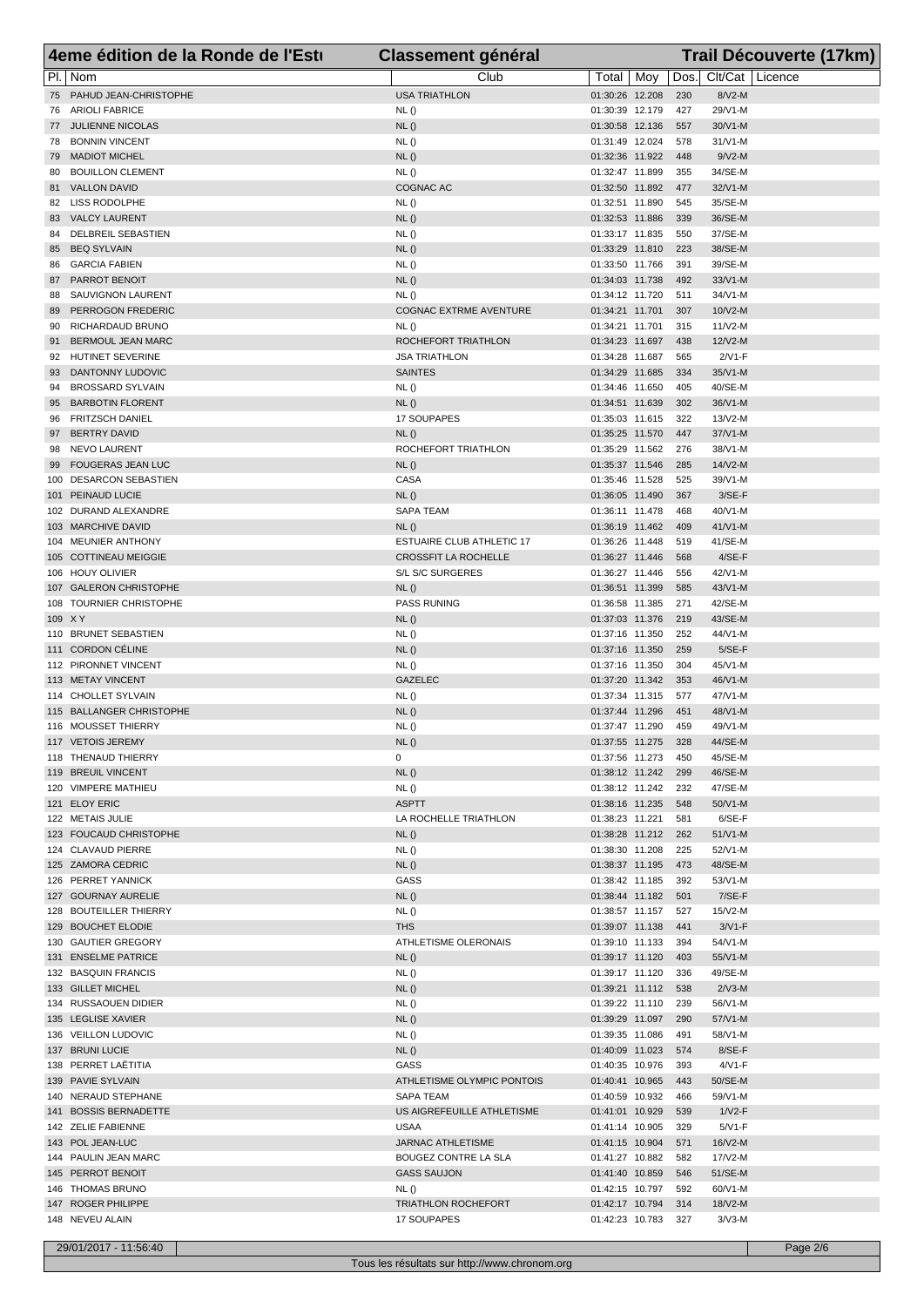| 4eme édition de la Ronde de l'Esti             | <b>Classement général</b>                           |                                    |     |            | Trail Découverte (17km) |  |
|------------------------------------------------|-----------------------------------------------------|------------------------------------|-----|------------|-------------------------|--|
| PI.   Nom                                      | Club                                                | Total                              | Moy | Dos.       | Clt/Cat   Licence       |  |
| 149 GUERIN CHRISTOPHE                          | NL()                                                | 01:42:32 10.767                    |     | 279        | 61/V1-M                 |  |
| 150 AUGERAUD PASCAL                            | NL()                                                | 01:42:46 10.743                    |     | 359        | $4/\sqrt{3}$ -M         |  |
| 151 SEGUIN BENOIT                              | NL()                                                | 01:42:59 10.720                    |     | 483        | 62/V1-M                 |  |
| 152 MALLET CHRISTOPHE                          | NL()                                                | 01:43:03 10.713                    |     | 398        | 63/V1-M                 |  |
| 153 VRIGNON NATHALIE                           | NL()                                                | 01:43:08 10.705                    |     | 580        | $6/N1-F$                |  |
| 154 GAUTIER PATRICE                            | NL()                                                | 01:43:29 10.668                    |     | 374        | $5/N3-M$                |  |
| 155 SCHOUTEN JUDITH                            | <b>BAC</b>                                          | 01:43:31 10.665                    |     | 440        | $7/N1-F$                |  |
| 156 PERIGNON FRANÇOISE                         | NL()                                                | 01:43:36 10.656                    |     | 510        | $2N2-F$                 |  |
| 157 NARET EMMANUEL                             | <b>HSA</b>                                          | 01:43:43 10.644                    |     | 551        | 52/SE-M                 |  |
| 158 PIDOUX PATRICK                             | NL()                                                | 01:43:52 10.629                    |     | 312        | $6/N3-M$                |  |
| 159 NEGRIER CLAUDINE                           | NL()                                                | 01:43:53 10.627                    |     | 365        | $3/N2-F$                |  |
| 160 LEROUX THIERRY<br>161 PLASSERAUD FRANÇOISE | NL()<br><b>BAC</b>                                  | 01:44:00 10.615<br>01:44:12 10.595 |     | 237<br>534 | 64/V1-M<br>$4/V2-F$     |  |
| 162 CHATEAU LAURENT                            | CASA                                                | 01:44:14 10.592                    |     | 456        | 65/V1-M                 |  |
| 163 SALAMANCA TEDDY                            | NL()                                                | 01:44:35 10.556                    |     | 295        | 53/SE-M                 |  |
| 164 SIMONNET AMÉLIE                            | ASPTT LA ROCHELLE                                   | 01:44:35 10.556                    |     | 296        | $9/SE-F$                |  |
| 165 BARON AUDE                                 | AIGREFEUILLE ATHLETISME                             | 01:44:43 10.543                    |     | 559        | 10/SE-F                 |  |
| 166 ROCHA DA SILVA MANON                       | NL()                                                | 01:44:53 10.526                    |     | 292        | 11/SE-F                 |  |
| 167 FILLATREAU BETTY                           | <b>GASS</b>                                         | 01:45:00 10.514                    |     | 584        | 8/V1-F                  |  |
| 168 PANES CORINNE                              | NL()                                                | 01:45:13 10.493                    |     | 332        | $5/N2-F$                |  |
| 169 PANES JOEL                                 | NL()                                                | 01:45:13 10.493                    |     | 331        | 19/V2-M                 |  |
| 170 CORNUAU CORINNE                            | US SAINTES ATHLETISME                               | 01:45:32 10.461                    |     | 364        | $9/N1-F$                |  |
| 171 VON LOEWIS HELLA                           | NL()                                                | 01:45:38 10.451                    |     | 380        | 10/V1-F                 |  |
| 172 MOTTA ALEXANDRE                            | NL()                                                | 01:45:39 10.450                    |     | 404        | 54/SE-M                 |  |
| 173 LOIR CHRISTOPHE                            | NL()                                                | 01:46:13 10.394                    |     | 411        | 66/V1-M                 |  |
| 174 CANNEZIN LOIC                              | NL()                                                | 01:46:14 10.392                    |     | 497        | 67/V1-M                 |  |
| 175 TURBIAZ MICHEL                             | <b>US AIGREFEUILLE</b>                              | 01:46:23 10.378                    |     | 421        | $7/N3-M$                |  |
| 176 OLIVA NICOLAS                              | NL()                                                | 01:46:30 10.366                    |     | 486        | 55/SE-M                 |  |
| 177 PONTINE ERIC                               | NL()                                                | 01:46:34 10.360                    |     | 573        | 20/V2-M                 |  |
| 178 GUYONNEAU OLIVIER                          | NL()                                                | 01:46:53 10.329                    |     | 349        | 68/V1-M                 |  |
| 179 SEGUIN JEROME                              | NL()                                                | 01:46:54 10.327                    |     | 241        | 69/V1-M                 |  |
| 180 DUBANT-SAUNIER DOMINIQUE                   | SAINTES TRIATHLON                                   | 01:47:03 10.313                    |     | 506        | $21/N2-M$               |  |
| 181 CAILLEAU PASCAL<br>182 GUITTON YVES        | NL()                                                | 01:47:06 10.308                    |     | 465        | 22/V2-M                 |  |
| 183 MICHONNEAU MICHEL                          | NL()<br>NL()                                        | 01:47:15 10.294<br>01:47:16 10.292 |     | 482<br>335 | 23/V2-M<br>$8/N3-M$     |  |
| 184 METAIS JEAN-CHRISTOPHE                     | NL()                                                | 01:47:22 10.283                    |     | 502        | 24/V2-M                 |  |
| 185 MAHLER MURIEL                              | NL()                                                | 01:47:28 10.273                    |     | 598        | $11/N1-F$               |  |
| 186 MARTINEZ STEPHANE                          | <b>ASCHR</b>                                        | 01:47:28 10.273                    |     | 381        | 25/V2-M                 |  |
| 187 RENOULLEAU PIERREJEAN                      | GASS                                                | 01:47:41 10.252                    |     | 596        | 56/SE-M                 |  |
| 188 LE SAOULT ROMAIN                           | NL()                                                | 01:47:54 10.232                    |     | 475        | 57/SE-M                 |  |
| 189 BALLANGER JEAN-DANIEL                      | NL()                                                | 01:48:03 10.217                    |     | 474        | 58/SE-M                 |  |
| 190 BESNIER MARTINE                            | NL()                                                | 01:48:06 10.213                    |     | 515        | $6/N2-F$                |  |
| 191 LE ROY EMILIE                              | NL()                                                | 01:48:10 10.206                    |     | 428        | 12/SE-F                 |  |
| 192 LIGNER NATHALIE                            | GASS                                                | 01:48:12 10.203                    |     | 590        | 7/V2-F                  |  |
| 193 MANZINI MARCO                              | SAINTES TRIATHLON                                   | 01:48:14 10.200                    |     | 586        | 26/V2-M                 |  |
| 194 HALLEY PATRICE                             | AC ST PALAIS SUR MER                                | 01:48:26 10.181                    |     | 522        | 27/V2-M                 |  |
| 195 PHARISIEN CAROLE                           | AC SAINT PALIS SUR MER                              | 01:48:26 10.181                    |     | 543        | 12/V1-F                 |  |
| 196 VEDEAU GUILLAUME                           | NL()                                                | 01:48:47 10.149                    |     | 489        | 59/SE-M                 |  |
| 197 COQUELIN ROMAIN                            | NL()                                                | 01:49:09 10.115                    |     | 467        | 60/SE-M                 |  |
| 198 JOSSE THIERRY                              | <b>HSA JONZAC</b>                                   | 01:49:13 10.108                    |     | 258        | 28/V2-M                 |  |
| 199 RAVERAUD BERNARD<br>200 GOULEAU CHRISTOPHE | CMO17<br>NL ()                                      | 01:49:17 10.102<br>01:49:18 10.101 |     | 509<br>330 | 29/V2-M<br>30/V2-M      |  |
| 201 BRY MARTINE                                | CA PLASSAC                                          | 01:49:23 10.093                    |     | 446        | $8/V2-F$                |  |
| 202 GLORY OLIVIER                              | NL ()                                               | 01:49:51 10.050                    |     | 318        | 61/SE-M                 |  |
| 203 GODIN PHILIPPE                             | NL()                                                | 01:49:54 10.045                    |     | 266        | 62/SE-M                 |  |
| 204 FRICARD SEBASTIEN                          | CA SAINT-AGNANT                                     | 01:50:06 10.027                    |     | 337        | 70/V1-M                 |  |
| 205 FARINEAU ELODIE                            | NL()                                                | 01:50:08 10.024                    |     | 350        | 13/SE-F                 |  |
| 206 LHOMME-KOZACZKA ALICE                      | GASS                                                | 01:50:10 10.021                    |     | 280        | 14/SE-F                 |  |
| 207 JACQUES SEBASTIEN                          | GASS                                                | 01:50:10 10.021                    |     | 597        | 63/SE-M                 |  |
| 208 BRACQ PHILIPPE                             | NL ()                                               | 01:50:27 9.995                     |     | 378        | $31/N2-M$               |  |
| 209 ARRAMY SARAH                               | NL()                                                | 01:50:27 9.995                     |     | 369        | 13/V1-F                 |  |
| 210 JUSTON FABIEN                              | NL()                                                | 01:50:30 9.991                     |     | 415        | 71/V1-M                 |  |
| 211 NEVERS ARNAUD                              | S/L ATHLETIQUE CLUB AUNIS ATLANTIQUE 01:50:44 9.970 |                                    |     | 514        | 64/SE-M                 |  |
| 212 RAFFIN TONY                                | NL()                                                | 01:50:49 9.962                     |     | 399        | 72/V1-M                 |  |
| 213 BOUCLIER MAXIME                            | NL()                                                | 01:51:09 9.933                     |     | 238        | 73/V1-M                 |  |
| 214 VIDRIS VALERIE                             | HAUTE SAINTONGE ATHLETISME                          | 01:51:13 9.927                     |     | 272        | 14/V1-F                 |  |
| 215 PAQUEREAU DIDIER                           | NL()                                                | 01:51:19 9.918                     |     | 589        | 32/V2-M                 |  |
| 216 DA SILVA MANUEL                            | NL()                                                | 01:51:32 9.898                     |     | 348        | 65/SE-M                 |  |
| 217 BARNIER FRÉDÉRIC                           | NL()                                                | 01:51:39 9.888                     |     | 253        | 74/V1-M                 |  |
| 218 BAISSON PATRICK                            | <b>HSA</b>                                          | 01:52:09 9.844                     |     | 495        | $9/N3-M$                |  |
| 219 DELFOUR JEAN JACQUES                       | NL()                                                | 01:52:16 9.834                     |     | 524        | $10/N3-M$               |  |
| 220 PONTVIANNE CLAUDIE<br>221 LE NOUEN JULIEN  | GASS                                                | 01:52:22 9.825                     |     | 549<br>323 | $9/N2-F$<br>66/SE-M     |  |
| 222 GRIMAUD LUDOVIC                            | NL()<br>NL ()                                       | 01:52:26 9.819<br>01:52:37 9.803   |     | 402        | 67/SE-M                 |  |
|                                                |                                                     |                                    |     |            |                         |  |

29/01/2017 - 11:56:40 Page 3/6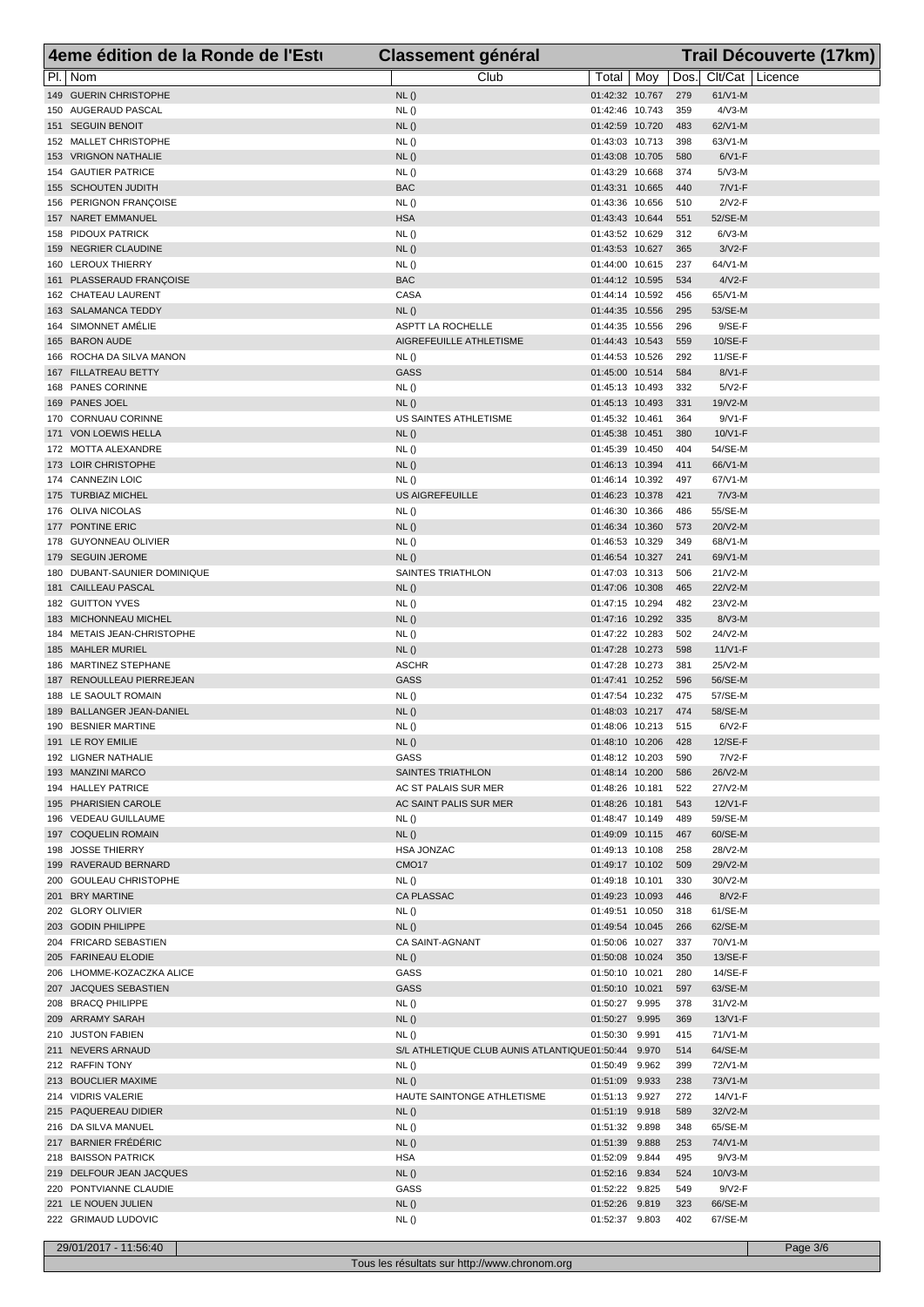| 4eme édition de la Ronde de l'Esti               | <b>Classement général</b>                |                                  |     |            | Trail Découverte (17km) |
|--------------------------------------------------|------------------------------------------|----------------------------------|-----|------------|-------------------------|
| PI.   Nom                                        | Club                                     | Total                            | Moy | Dos.       | Clt/Cat   Licence       |
| 223 VALLOIS FABIENNE                             | <b>ALBS</b>                              | 01:52:38 9.802                   |     | 498        | $1/\nu$ 3-F             |
| 224 LORANT JEAN-CHARLES                          | NL()                                     | 01:52:41 9.797                   |     | 242        | 15/SE-F                 |
| 225 TARADE CYRIL                                 | NL()                                     | 01:52:43 9.794                   |     | 343        | 68/SE-M                 |
| 226 CHAPON VIRGINIE<br>227 BALZON VALERIE        | CAC ATHLETIC<br><b>SAINTES TRIATHLON</b> | 01:52:51 9.783<br>01:52:56 9.776 |     | 439<br>531 | $1/ES-F$<br>$10/N2$ -F  |
| 228 BOIREAU YANN                                 | TEAM DE L'ESTUAIRE                       | 01:53:05 9.763                   |     | 342        | 69/SE-M                 |
| 229 LE BLEVEC JOHANN                             | NL()                                     | 01:53:05 9.763                   |     | 346        | 70/SE-M                 |
| 230 VALLEE LUDOVIC                               | SAINTES TRIATHLON                        | 01:53:09 9.757                   |     | 529        | 75/V1-M                 |
| 231 TONNERRE MATHIEU                             | AMICALE SAPEURS POMPIERS SAINTES         | 01:53:12 9.753                   |     | 278        | 71/SE-M                 |
| 232 GEORGEON BERNARD                             | NL()                                     | 01:53:16 9.747                   |     | 461        | $11/N3-M$               |
| 233 ROUIL BERNARD<br>234 MAHLER ERIC             | F.A.B.BARBEZIEUX<br>NL()                 | 01:53:31 9.725<br>01:53:32 9.724 |     | 464<br>599 | 33/V2-M<br>34/V2-M      |
| 235 SLIWINSKI CECILE                             | <b>US AIGREFEUILLE</b>                   | 01:53:37 9.717                   |     | 455        | $15/N1-F$               |
| 236 BECERRO NICOLAS                              | US AIGREFEUILLE                          | 01:53:39 9.714                   |     | 454        | 76/V1-M                 |
| 237 GENDREAU MARIE-HÉLÈNE                        | <b>HSA</b>                               | 01:53:43 9.708                   |     | 297        | $11N2-F$                |
| 238 ROUDIER ALAIN                                | NL ()                                    | 01:53:47 9.703                   |     | 575        | 12/V3-M                 |
| 239 LELIEVRE SEBASTIEN                           | SAINTES TRIATHLON                        | 01:53:48 9.701                   |     | 453        | 77/V1-M                 |
| 240 CATTEAU DELPHINE<br>241 LAMOR SEVERINE       | <b>HAUTE SAINTONGE</b><br>NL()           | 01:53:51 9.697<br>01:53:59 9.686 |     | 284<br>408 | 12/V2-F<br>$16/N1-F$    |
| 242 BRY FRÉDÉRIC                                 | NL()                                     | 01:54:00 9.684                   |     | 561        | 78/V1-M                 |
| 243 RAGER CHRISTIAN                              | NL()                                     | 01:54:10 9.670                   |     | 442        | $13/N3-M$               |
| 244 GALLARD MAUD                                 | <b>SAINTES</b>                           | 01:54:17 9.660                   |     | 244        | 16/SE-F                 |
| 245 CARREZ LINDA                                 | <b>SAINTES TRIATHLON</b>                 | 01:54:17 9.660                   |     | 536        | 17/SE-F                 |
| 246 ALENDA LUDIVINE                              | SAINTES TRIATHLON                        | 01:54:17 9.660                   |     | 478        | 18/SE-F                 |
| 247 PEROCHAIN MANUEL<br>248 MAROCHAIN SOLENNE    | NL()                                     | 01:54:17 9.660<br>01:54:28 9.645 |     | 372<br>264 | 79/V1-M<br>19/SE-F      |
| 249 MOREAU THIERRY                               | NL()<br>US AIGREFEUILLE ATHLETISME       | 01:54:36 9.634                   |     | 261        | 35/V2-M                 |
| 250 IVASHOVA ANNA                                | NL()                                     | 01:54:39 9.629                   |     | 563        | 20/SE-F                 |
| 251 VERGARA FRANCISCO                            | NIEULAIRPUR                              | 01:54:40 9.628                   |     | 507        | $14/N3$ -M              |
| 252 MARICAL SARAH                                | TRIATHLON CLUB SAUJONNAIS                | 01:54:42 9.625                   |     | 371        | 17/V1-F                 |
| 253 RIPOCHE HUGO                                 | NL()                                     | 01:54:55 9.607                   |     | 496        | 72/SE-M                 |
| 254 PHELIPPEAU PASCAL<br>255 NAUD ANTHONY        | NL()                                     | 01:55:10 9.586                   |     | 512        | 80/V1-M                 |
| 256 MORTIER NICOLAS                              | NL()<br>NL()                             | 01:55:10 9.586<br>01:55:17 9.576 |     | 363<br>240 | 73/SE-M<br>$81/N1-M$    |
| 257 JEAN JÉRÉMY                                  | NL()                                     | 01:55:22 9.569                   |     | 487        | 74/SE-M                 |
| 258 BARRAUD NATACHA                              | LA ROCHELLE TRIATHLON                    | 01:55:31 9.557                   |     | 215        | 21/SE-F                 |
| 259 LEJEUNE ARMAND                               | NL()                                     | 01:55:41 9.543                   |     | 246        | 75/SE-M                 |
| 260 COULON ELODIE                                | NL()                                     | 01:55:41 9.543                   |     | 257        | 22/SE-F                 |
| 261 COUAMAIS KARL<br>262 CLUZAN SEVERINE         | NL()                                     | 01:55:45 9.538                   |     | 516<br>570 | 82/V1-M                 |
| 263 FOURNIER FABIENNE                            | SANTORUN<br>NL()                         | 01:55:45 9.538<br>01:55:50 9.531 |     | 243        | 18/V1-F<br>$13/N2-F$    |
| 264 VALLOIS DIDIER                               | <b>ALBS</b>                              | 01:56:10 9.504                   |     | 499        | 76/SE-M                 |
| 265 RASTAU LAETITIA                              | <b>BRAUD AC</b>                          | 01:56:19 9.491                   |     | 368        | 23/SE-F                 |
| 266 AUGER LOIC                                   | SAINTES TRIATHLON                        | 01:56:32 9.474                   |     | 530        | 36/V2-M                 |
| 267 HARLY CLAIRE                                 | <b>GASS</b>                              | 01:56:46 9.455                   |     | 594        | 24/SE-F                 |
| 268 LAROCHE XAVIER<br>269 CAILLON GERALD         | NL()<br>NL()                             | 01:56:46 9.455<br>01:56:46 9.455 |     | 485<br>260 | 83/V1-M<br>84/V1-M      |
| 270 GUERRY CYRIL                                 | RDTN BREUIL-MAGNE                        | 01:56:48 9.452                   |     | 313        | 85/V1-M                 |
| 271 BARRE ALEXANDRE                              | NL()                                     | 01:57:09 9.424                   |     | 462        | 77/SE-M                 |
| 272 LAROCHE ERIC                                 | NL ()                                    | 01:57:14 9.417                   |     | 423        | 86/V1-M                 |
| 273 BARABEAU DANIEL                              | NL()                                     | 01:57:22 9.406                   |     | 558        | 37/V2-M                 |
| 274 BAILLOU DIDIER                               | <b>NL()</b>                              | 01:57:27 9.400                   |     | 293        | 38/V2-M                 |
| 275 GUERINET VERONIQUE<br>276 LABRACHERIE SYLVIE | <b>US AIGREFEUILLE</b><br>GASS           | 01:57:29 9.397<br>01:57:39 9.384 |     | 434<br>600 | 25/SE-F<br>19/V1-F      |
| 277 RENAUD DAVID                                 | NL()                                     | 01:57:48 9.372                   |     | 270        | 87/V1-M                 |
| 278 CZERWINSKI ALINE                             | <b>NL()</b>                              | 01:57:54 9.364                   |     | 429        | 20/V1-F                 |
| 279 HEBRARD ALAIN                                | FEP SAINT AGNANT                         | 01:57:59 9.357                   |     | 419        | $15/N3-M$               |
| 280 JULIENNE KAMILIA                             | <b>BRAUD AC</b>                          | 01:58:09 9.344                   |     | 587        | 21/V1-F                 |
| 281 VOISIN EMMANUELLE                            | ECA17                                    | 01:58:13 9.339                   |     | 220        | 22/V1-F<br>26/SE-F      |
| 282 DE JESUS SABRINA<br>283 ROUX FABRICE         | <b>NL()</b><br>NL()                      | 01:58:13 9.339<br>01:58:17 9.334 |     | 222<br>298 | 39/V2-M                 |
| 284 METCALFE LAETITIA                            | NL ()                                    | 01:58:18 9.332                   |     | 324        | 23/V1-F                 |
| 285 BOZEL JULIETTE                               | NL()                                     | 01:58:19 9.331                   |     | 236        | 24/V1-F                 |
| 286 GRIMAUD MICHELINE                            | NL()                                     | 01:58:27 9.320                   |     | 490        | $2/N3-F$                |
| 287 CHAUVET CEDRIC                               | NL()                                     | 01:58:44 9.298                   |     | 518        | 78/SE-M                 |
| 288 DELAUNAY ROMAIN                              | NL()<br><b>GAZELEC</b>                   | 01:58:47 9.294                   |     | 444        | 79/SE-M                 |
| 289 LE GARREC EMILIE<br>290 PIGNOUX ESTELLE      | NL ()                                    | 01:58:48 9.293<br>01:58:48 9.293 |     | 351<br>520 | 27/SE-F<br>28/SE-F      |
| 291 MOREAU CAROLINE                              | <b>ECA 17</b>                            | 01:58:53 9.286                   |     | 366        | 25/V1-F                 |
| 292 YON VINCENT                                  | NL ()                                    | 01:59:07 9.268                   |     | 291        | 80/SE-M                 |
| 293 MOREIRA AURELIE                              | US AIGREFEUILLE ATHLETISME               | 01:59:11 9.263                   |     | 537        | 26/V1-F                 |
| 294 GUERAUT CHRISTOPHE                           | NL()                                     | 01:59:35 9.232                   |     | 508        | 40/V2-M                 |
| 295 ANGEL CAROLE<br>296 DUGARRY CORINNE          | NL()<br>NL()                             | 01:59:57 9.204<br>02:00:06 9.192 |     | 265<br>305 | 29/SE-F<br>30/SE-F      |
|                                                  |                                          |                                  |     |            |                         |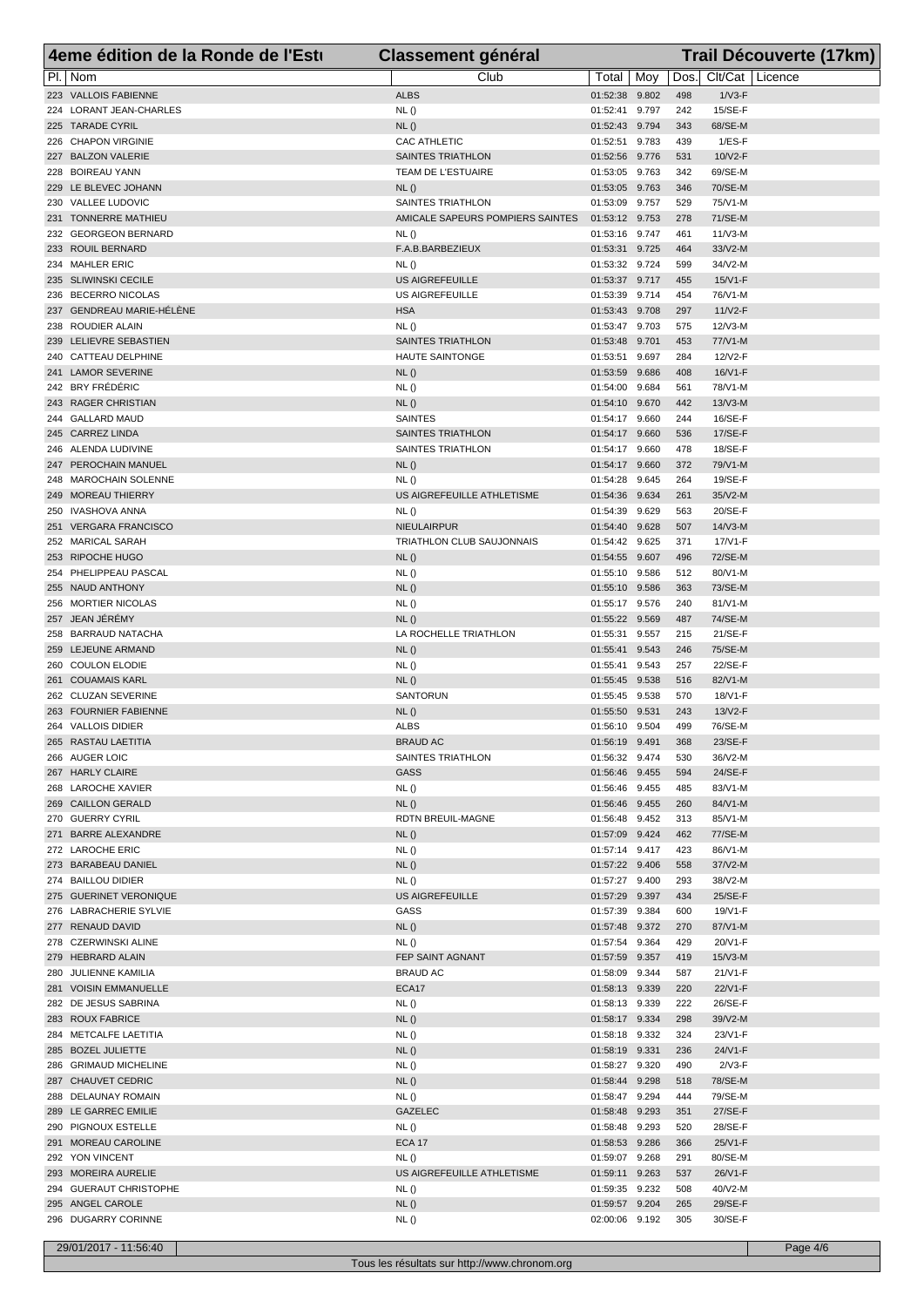| 4eme édition de la Ronde de l'Esti                | <b>Classement général</b>                                 |                                             |       |                   | Trail Découverte (17km) |
|---------------------------------------------------|-----------------------------------------------------------|---------------------------------------------|-------|-------------------|-------------------------|
| PI.   Nom                                         | Club                                                      | Total   Moy                                 |       | Dos.              | Clt/Cat   Licence       |
| 297 NOURAUD VINCENT                               | <b>COOP ATLANTIQUE</b>                                    | 02:00:08 9.190                              |       | 387               | 81/SE-M                 |
| 298 MABILEAU DELPHINE                             | NL()                                                      | 02:00:33 9.158                              |       | 321               | 31/SE-F                 |
| 299 MADIOT ODILE                                  | NL()                                                      | 02:00:39 9.150                              |       | 449               | 14/V2-F                 |
| 300 DOUIN CORINNE<br>301 MOREL YANN               | SAINTES TRIATHLON<br>NL()                                 | 02:00:48 9.139                              |       | 472<br>547        | $15/N2-F$<br>82/SE-M    |
| 302 SIMONNET FABRICE                              | NL()                                                      | 02:00:50 9.137<br>02:00:50 9.137            |       | 422               | 41/V2-M                 |
| 303 SEGUIN STEPHANIE                              | NL()                                                      | 02:01:12 9.109                              |       | 481               | 27/V1-F                 |
| 304 BIARD-PILLOT LAURENCE                         | NL()                                                      | 02:01:23 9.095                              |       | 263               | 28/V1-F                 |
| 305 LEDENT VIRGINIE                               | NL()                                                      | 02:01:49 9.063                              |       | 317               | 29/V1-F                 |
| 306 PEAU DANIEL                                   | NL ()                                                     | 02:01:49 9.063                              |       | 316               | $16/N3-M$               |
| 307 GARNIER CECILE                                | NL()                                                      | 02:01:49 9.063                              |       | 294               | 30/V1-F                 |
| 308 ROY FLORENCE                                  | NL()                                                      | 02:02:00 9.049                              |       | 356               | 32/SE-F                 |
| 309 GUIGNARD ISABELLE<br>310 SICAUD MICHELE       | NL()<br>FRATERNELLE ATHLETISME BARRET BARE 02:02:12 9.034 | 02:02:12 9.034                              |       | 457<br>283        | 33/SE-F<br>$3/N3-F$     |
| 311 BRACHOT PHILIPPE                              | <b>ASPTT DIRAC</b>                                        | 02:02:42 8.998                              |       | 432               | $1/N5$ -M               |
| 312 MENTION PHILIPPE                              | NL()                                                      | 02:02:42 8.998                              |       | 396               | 42/V2-M                 |
| 313 COURNU FABIENNE                               | NL()                                                      | 02:02:43 8.996                              |       | 229               | $31/N1-F$               |
| 314 CHASTENET STEPHANE                            | US AIGREFEUILLE ATHLETISME                                | 02:02:44 8.995                              |       | 228               | 88/V1-M                 |
| 315 GIRBET PHILIPPE                               | <b>COOP ATLANTIQUE</b>                                    | 02:03:44 8.922                              |       | 388               | 43/V2-M                 |
| 316 RIGAUDEAU LOIC                                | NL()                                                      | 02:03:47 8.919                              |       | 572               | 83/SE-M                 |
| 317 PAPOT GERARD<br>318 COUTIERAS JULIEN          | NL()<br>NL ()                                             | 02:03:58 8.906<br>02:04:18 8.882            |       | 555<br>476        | $17/N3-M$<br>84/SE-M    |
| 319 MARCADE BERNARD                               | AC ST PALAIS SUR MER                                      | 02:04:36 8.860                              |       | 426               | $1/N4-M$                |
| 320 CHARBONNIER CHRISTOPHE                        | NL()                                                      | 02:04:48 8.846                              |       | 425               | 89/V1-M                 |
| 321 PERROGON DOMINIQUE                            | NL()                                                      | 02:04:56 8.837                              |       | 306               | 16/V2-F                 |
| 322 IDATTE BRANDON                                | NL()                                                      | 02:05:01                                    | 8.831 | 247               | $3/JU-M$                |
| 323 IDATTE TIFENN                                 | NL()                                                      | 02:05:01 8.831                              |       | 248               | 34/SE-F                 |
| 324 FRATANI BRUNO                                 | NL()                                                      | 02:05:06 8.825                              |       | 541               | 44/V2-M                 |
| 325 HAUCIARCE JEAN-RICHARD                        | NL()                                                      | 02:05:06 8.825                              |       | 533               | 45/V2-M                 |
| 326 FRATANI LYDIE<br>327 DELAHAIES SYLVIE         | NL()<br><b>USAA</b>                                       | 02:05:06 8.825<br>02:05:09 8.821            |       | 560<br>579        | 17/V2-F<br>32/V1-F      |
| 328 RIGAUD NATHALIE                               | CA CHATELAILLON                                           | 02:05:11 8.819                              |       | 445               | 33/V1-F                 |
| 329 TROUVÉ SANDRA                                 | <b>RUNNING PASS</b>                                       | 02:05:27 8.800                              |       | 410               | 34/V1-F                 |
| 330 GIRARD FABIEN                                 | TRIATHLON CLUB NANTAIS                                    | 02:05:28 8.799                              |       | 384               | 85/SE-M                 |
| 331 AUGER AUDREY                                  | NL()                                                      | 02:05:29 8.798                              |       | 479               | 35/SE-F                 |
| 332 BAUD CHRISTIANE                               | <b>COURIRENCHARENTEMARITIME</b>                           | 02:05:38 8.787                              |       | 433               | $4/N3-F$                |
| 333 BROUILELT JOSIANE                             | G <sub>2</sub> A                                          | 02:05:54 8.769                              |       | 463               | 18/V2-F                 |
| 334 RICHEBON GAY MARYSE<br>335 TANNEAU JOEL       | NL()<br>NL()                                              | 02:06:04 8.757<br>02:06:04 8.757            |       | 503<br>287        | 19/V2-F<br>46/V2-M      |
| 336 BRASSAC JEAN DENIS                            | GAZELEC                                                   | 02:07:17 8.674                              |       | 352               | 18/V3-M                 |
| 337 BAUDRY CORINE                                 | NL()                                                      | 02:07:20 8.670                              |       | 344               | 35/V1-F                 |
| 338 FOUGERE PASCALE                               | NL()                                                      | 02:07:21 8.669                              |       | 274               | 36/V1-F                 |
| 339 BOUILLON PATRICK                              | NL()                                                      | 02:08:08 8.616                              |       | 354               | 47/V2-M                 |
| 340 LECOMTE SEVERINE                              | ECA 17                                                    | 02:08:48 8.571                              |       | 382               | 37/V1-F                 |
| 341 BECANNE VALERIE                               | <b>LES TRITONS</b>                                        | 02:08:58 8.560                              |       | 245               | 38/V1-F                 |
| 342 BECANNE FRANCK<br>343 LE KYHUONG LIONEL       | <b>LES TRITONS</b><br><b>RAC</b>                          | 02:08:58 8.560<br>02:09:13 8.544            |       | 269<br>338        | 90/V1-M<br>$91/V1-M$    |
| 344 LABBE MARTIAL                                 | <b>NL()</b>                                               | 02:09:31 8.524                              |       | 326               | 86/SE-M                 |
| 345 HUMBLOT ISABELLE                              | NL()                                                      | 02:09:45 8.509                              |       | 430               | 20/V2-F                 |
| 346 PINEAU ALAIN                                  | CASA                                                      | 02:09:45 8.509                              |       | 523               | 19/V3-M                 |
| 347 VERGNIOL LEVAIQUE CORINNE                     | <b>HSA</b>                                                | 02:11:05 8.422                              |       | 300               | 21/V2-F                 |
| 348 TACHDJIAN-GERVAIS JACQUELINE                  | <b>HSA</b>                                                | 02:11:10 8.417                              |       | 256               | 39/V1-F                 |
| 349 LUC DOMINIQUE                                 | NL()                                                      | 02:11:53 8.371                              |       | 504               | 48/V2-M                 |
| 350 RAIMBAULT NICOLAS<br>351 VIEL SANDRINE        | NL ()<br><b>SAM 12</b>                                    | 02:13:17 8.283<br>02:13:23 8.277            |       | 535<br>437        | 22/V2-F<br>40/V1-F      |
| 352 HELLEU MICHEL                                 | NL ()                                                     | 02:13:24 8.276                              |       | 436               | $2/N4-M$                |
| 353 MOUSSET NATHALIE                              | <b>US SAINTES</b>                                         | 02:13:50 8.249                              |       | 513               | 23/V2-F                 |
| 354 PAHUD EMMANUELLE                              | <b>USA TRIATHLON</b>                                      | 02:16:58 8.060                              |       | 231               | 24/V2-F                 |
| 355 GALERON MAITE                                 | AC ST PALAIS SUR MER                                      | 02:19:59 7.887                              |       | 588               | 25/V2-F                 |
| 356 GUILLEM JEAN PIERRE                           | <b>RUN ACEUIL</b>                                         | 02:21:34 7.798                              |       | 289               | 20/V3-M                 |
| 357 ACHARD VANESSA                                | NL()                                                      | 02:22:12 7.764                              |       | 500               | 36/SE-F                 |
| DNF-DARAIGNEZ GUILLAUME<br>DNF-CHARBONNIER HELENE | N L()<br><b>TEAM ESTUAIRE</b>                             | 00:00:00 -0.000<br>00:00:00 -0.000          |       | $-251$<br>$340 -$ | $-$ /SE-M<br>$-N1-F$    |
| DNF-TARADE THIERRY                                | N L()                                                     | 00:00:00 -0.000 526                         |       |                   | $ N2-M$                 |
| DNF-CALCATERRA CEDRIC                             | HL()                                                      | $00:00:00 - 0.000$                          |       | 554               | $/SE-M$                 |
| DNS-TOURTELOT OLIVIER                             | NL()                                                      | 00:00:00 -0.000 235                         |       |                   | $ N1-M$                 |
| DNS-PERRIN MAXIME                                 | HL()                                                      | 00:00:00  0.000  267                        |       |                   | $/SE-M$                 |
| DNS-PARIS SAMUEL                                  | ROCHEFORT TRIATHLON                                       | 00:00:00 -0.000 268                         |       |                   | $ N1 - M$               |
| DNS-MORTIER THOMAS                                | HL()                                                      | 00:00:00  0.000  275                        |       |                   | $-$ /SE-M               |
| DNS-MANGEART SÉRAPHIN<br>DNS-BONNEAU SEBASTIEN    | UNION ST BRUNO<br>NL()                                    | 00:00:00 -0.000 277<br>00:00:00  0.000  282 |       |                   | -/ES-M<br>$/SE-M$       |
| DNS-THIZY FABIEN-                                 | N L()                                                     | 00:00:00 -0.000 310                         |       |                   | -/SE-M                  |
| DNS-BUFFARD MARYSE                                | N L()                                                     | 00:00:00  0.000  345                        |       |                   | $-N2-F$                 |
| DNS-ROCHELEUX JORIS                               | HL()                                                      | 00:00:00 0.000 360                          |       |                   | -⁄ES-M                  |

29/01/2017 - 11:56:40 Page 5/6